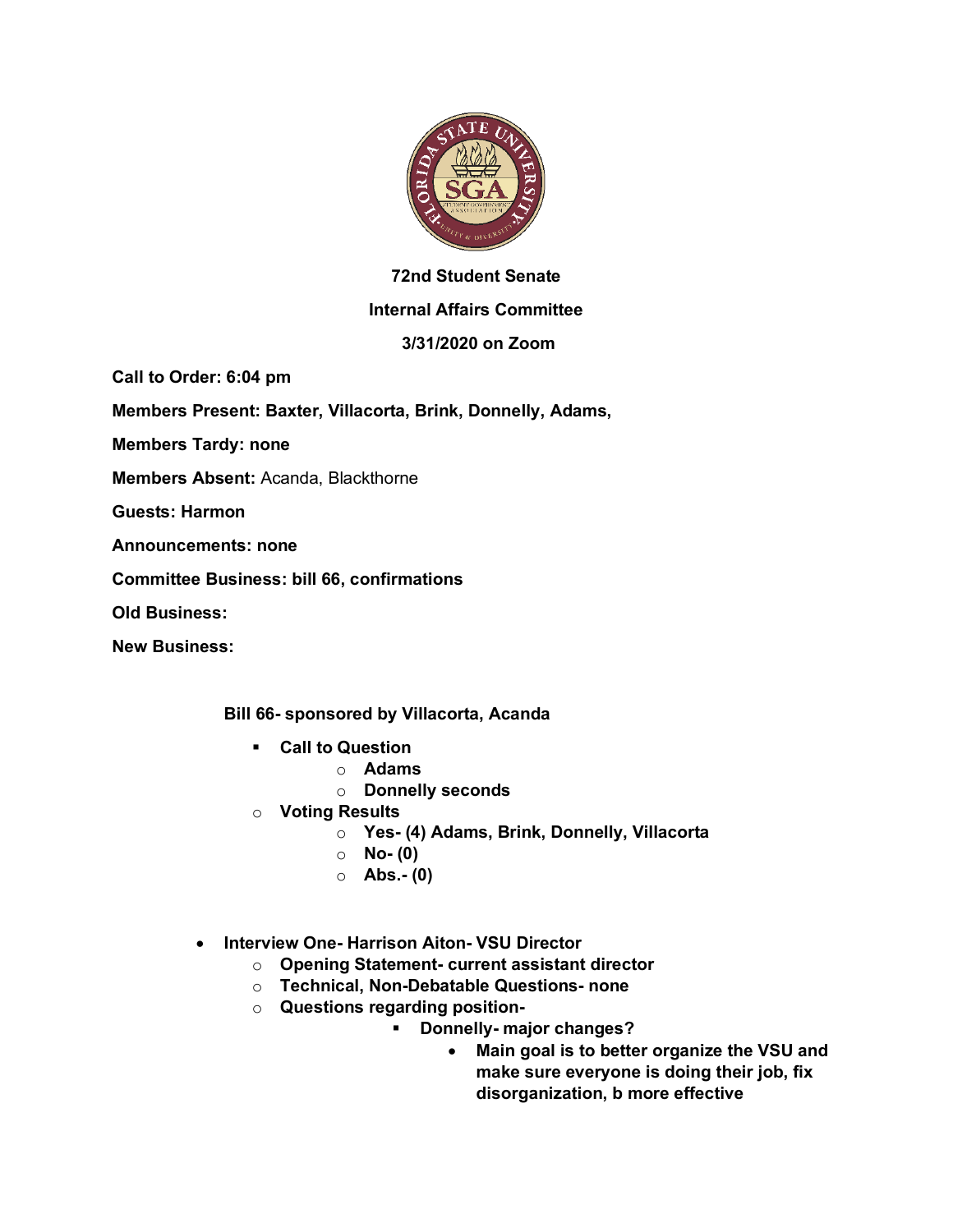**Donnelly- how will you hold your board accountable?**

**Will delegate effectively and make sure they are performing their duties**

**Questions regarding character-**

**Adams- how do you plan to navigate VSUs presence with the current issues**

**Interviewing for the new board over zoom**

- o **Closing- thank you, would love to lead VSU**
- o **Deliberations**
	- o Roundtable
- § **Call to Question**
	- o **Donnelly**
	- o **Villacorta seconds**
- o **Voting Results**
	- o **Yes- (0) Adams, Brink, Donnelly, Villacorta**
	- o **No- (0)**
	- o **Abs.- (0)**
- **Interview Two- Adela Larramendi- HLSU Director**
	- o **Opening Statement- sophomore, from Madrid, moved to US at 14, was programming coordinator for two years in HLSU**
	- o **Technical, Non-Debatable Questions-**
		- § **Villacorta- financially certified?**
			- **yes**
	- o **Questions regarding position-**
		- § **Villacorta- concrete goals?**
			- **Scholarship, activism and integrity, maintain relationship with FLASU, creating an advocacy committee, create section in newsletter, expand HLLI, implement a final project for HLLI**
			- § **Donnelly- how has your previous position prepared you for this one?**
				- **Being programming coordinator has taught me the importance of advocacy**
			- § **Adams- how do you plan to continue to foster community in HLSU with the current issues as far as technology goes?**
				- **Continuing relationship with former director, build HLLI, increase relationship with alumni association**

**Villacorta- problems that you'd like to fix?**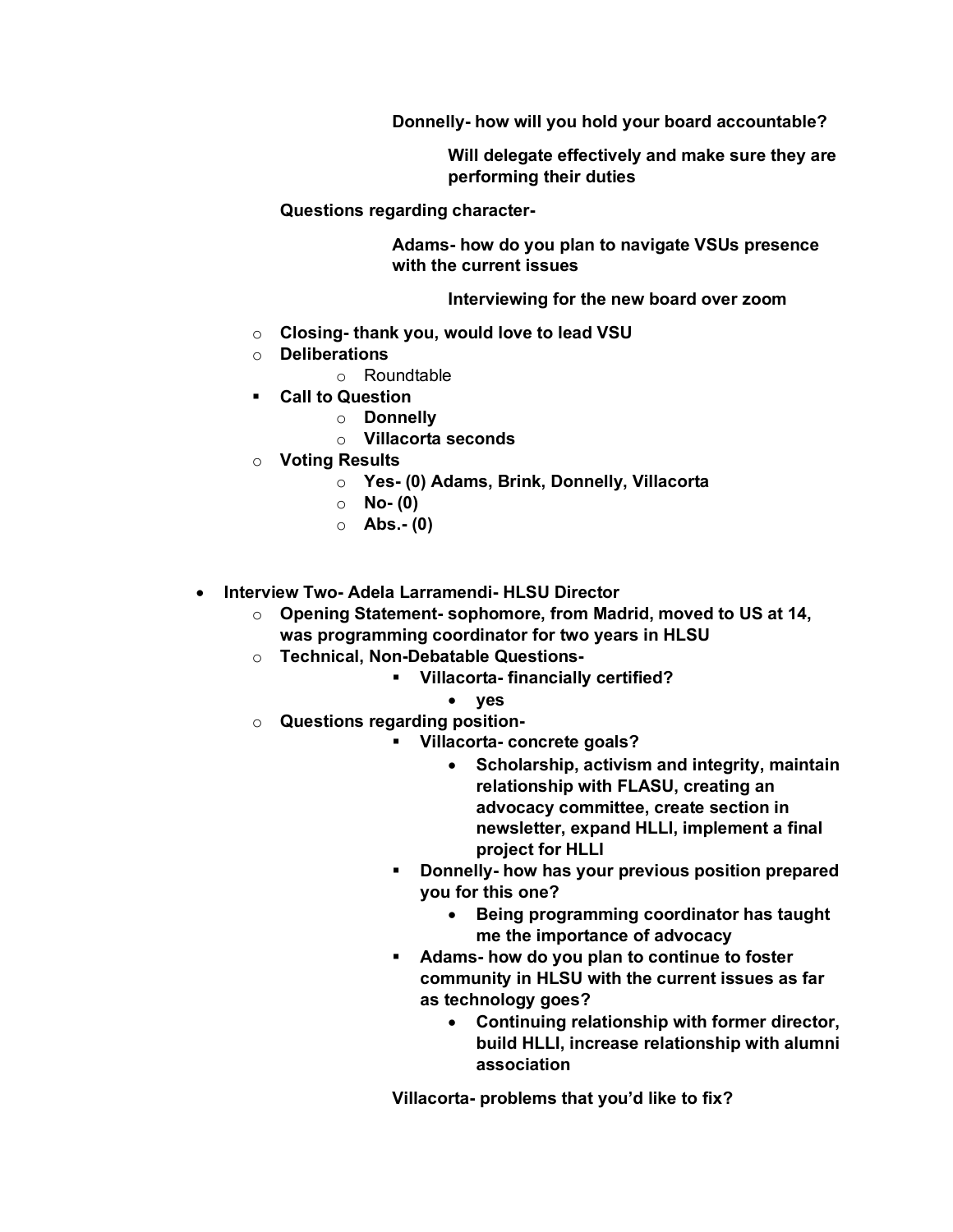**HLLI was new and could be improved, given more importance, concrete plan, increase enrollment**

**Donnelly- how will you look to engage with freshmen that do and don't identify as latinx?**

> **Plans to reach out to care students, heritage month is a way for people to interact and learn**

- o **Questions regarding character-**
	- § **Villacorta- how do you deal with conflict?**
		- **Wants very concrete goals and communication with the board and the community, talking to affiliates**
- o **Roundtable-**
- o **Closing- thank you, wants to continue advocating for the community**
- o **Deliberations**
	- o Roundtable
- § **Call to Question**
	- o **Donnelly**
	- o **Adams seconds**
- o **Voting Results**
	- o **Yes- (4) Adams, Brink, Donnelly, Villacorta**
	- o **No- (0)**
	- o **Abs.- (0)**
- **Interview Three- Laura Medina- HLSU Assistant Director**
	- o **Opening Statement- rising sophomore, first gen college student, immigrant from cuba three years ago, involved with CARE,**
	- o **Technical, Non-Debatable Questions-**
		- § **Villacorta- financially certified?**
			- **no**
	- o **Questions regarding position-**
		- § **Villacorta- concrete goals?**
			- **Sustainability, professionalism, community involvement, wants to give workshops to affiliate directors, goal is to encourage bonding among the community by supporting latinx businesses in the community, wants to create a resource drive to teach directors to reserve rooms and do budgets, foster relationships**
		- § **Villacorta- problems you'd like to fix?**